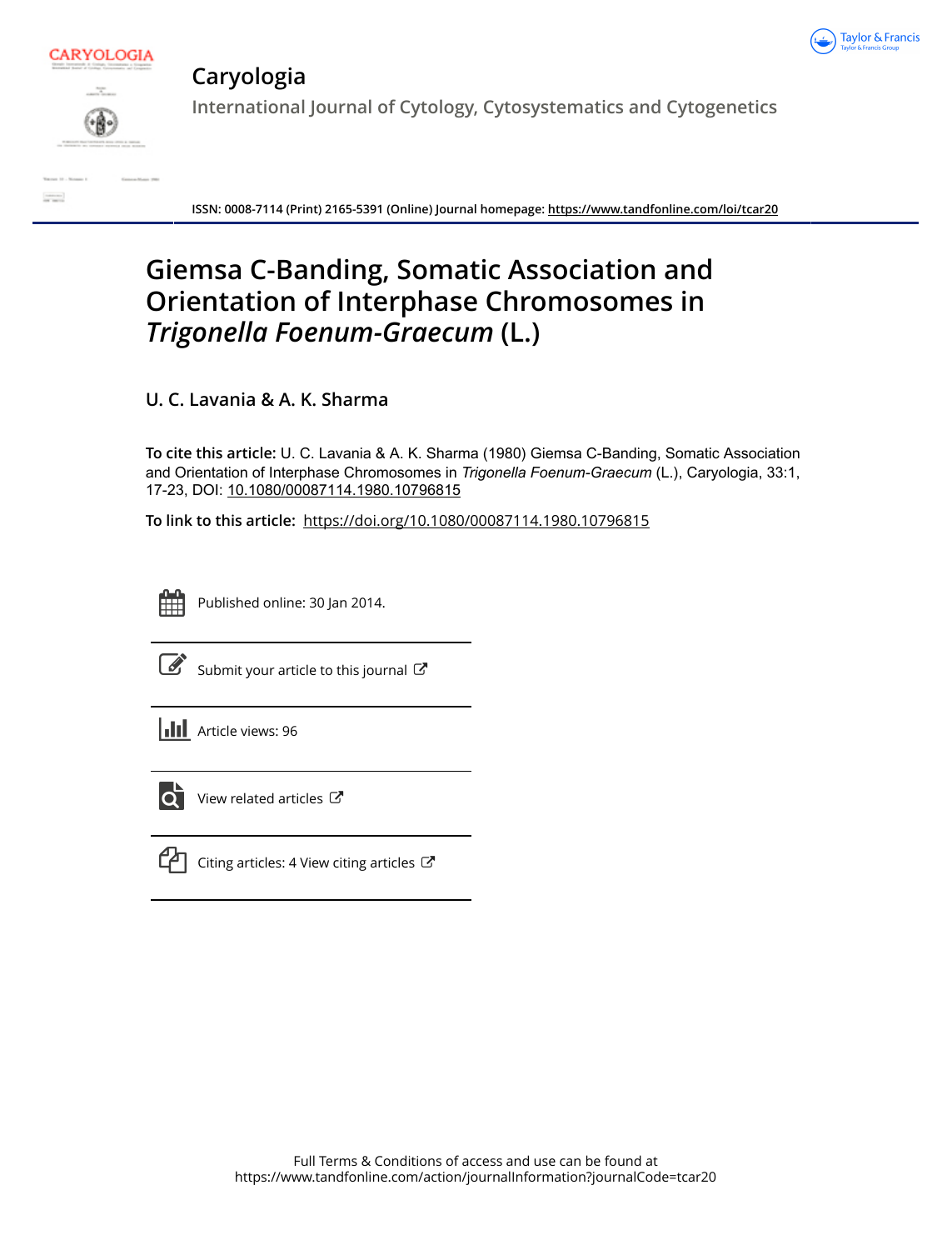## GIEMSA C-BANDING, SOMATIC ASSOCIATION AND ORIENTATION OF INTERPHASE CHROMOSOMES IN TRIGONELLA FOENUM-GRAECUM (L.)

U. C. LAVANIA and A. K. SHARMA

Cytogenetics Laboratory, Department of Botany, University of Calcutta. Calcutta, India

*Received: 24<sup>th</sup> November 1978* 

#### INTRODUCTION

lnterphase chromosomes are generally described as very long uncoiled strands of nucleoprotein. Such chromosome filaments are not freely dispersed in the nucleoplasm. They are attached at several points to the nuclear membrane (MAZIA 1961; DuPRAW 1965a; COMINGS and OKADA 1970), possibly at the level of nuclear pores (DuPRAW 1965b; COMINGS 1968) and have definite arrangement in the interphase nucleus. The nonrandom distribution of interphase chromosomes has been demonstrated by several authors (HEITZ 1932; VANDERLYN 1948; WAGENAAR 1969; STACK and CLARK 1974; FUSSEL 1975; CHURCH and MOENS 1976; GHOSH and ROY 1977; ROY and GHOSH 1977). Further, it has also been shown that the relative position of homologous chromosomes during mitosis tends to be nonrandom (SCHNEIDERMAN and SMITH 1962; KrrANI 1963; FELDMAN *et al.* 1966; HENEEN and NICHOLS 1972; FELDMAN and AVIVI 1973; JURICEK 1975; ARDITO 1976; SINGH *et al.* 1976; FERRER and LACADENA 1977 ).

Giemsa C-banding technique which preferentially delineates the constitutive heterochromatic regions on the chromosomes offers a means of studying orientation and arrangement of interphase chromosomes and other stages during mitotic movements. The present study deals with the chromosome banding patterns, somatic association and orientation of chromosomes during various stages of mitotic cell cycle as detected by Giemsa C-bands in *Trigonel!a foenum-graecum* (L).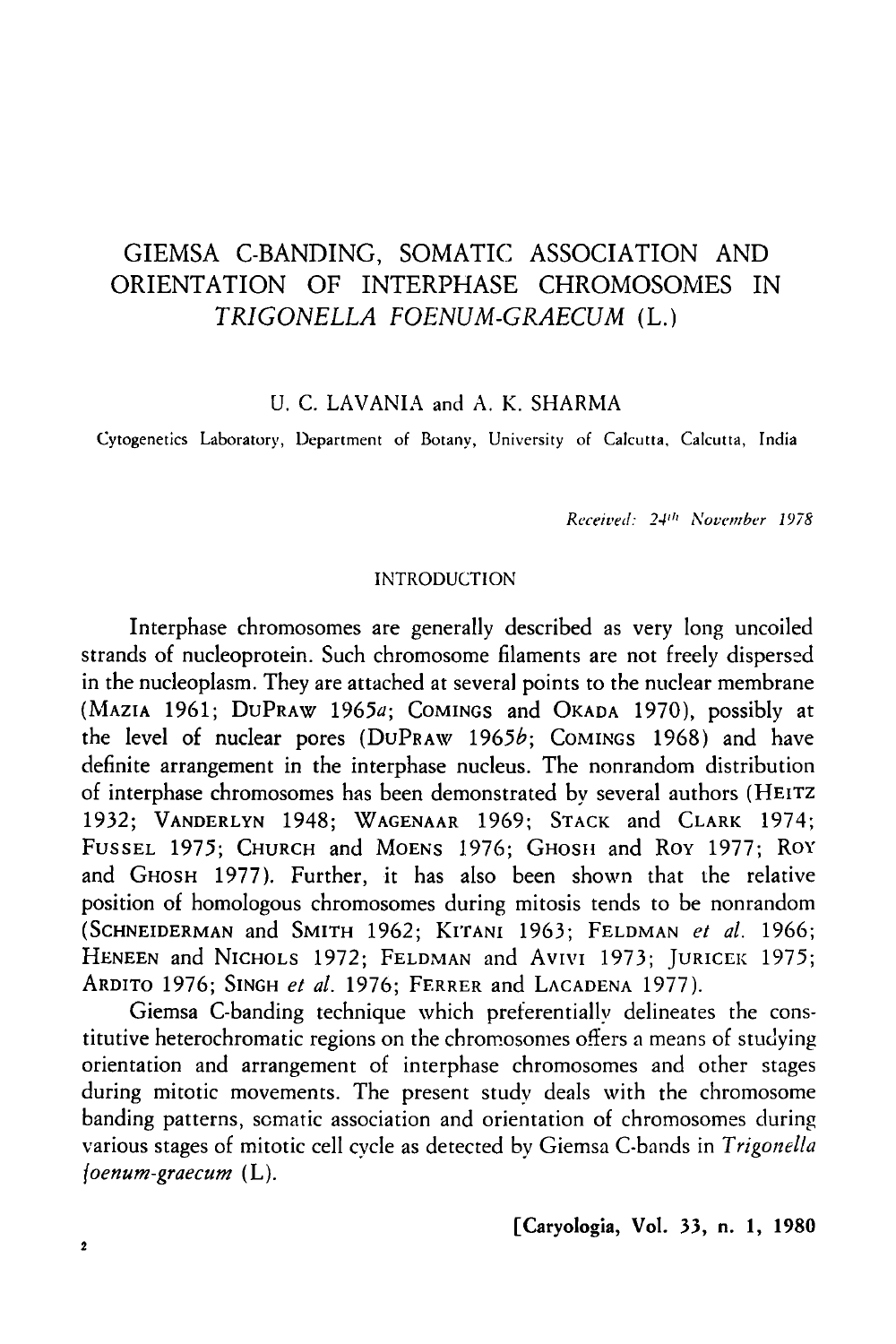#### 18 LAVANIA and SHARMA

#### MATERIALS AND METHODS

a) *Giemsa C-banding.* Root tips from fast growing roots of *Trigonella foenum-graecum* were pretreated for three hours in saturated aqueous solution of para-dichlorobenzene at 14-16°C and fixed overnight in acetic-ethanol (1:3). The fixed root tips were hydrolysed in N. HCl for 40 seconds at 60°C and squashed in 45% acetic acid. The coverglass was detached by inverting the slide in absolute ethanol and preparations made air dry. For C-banding, air dried preparations were treated with saturated aqueous solution of barium hydroxide for 5 minutes at 20°C, rinsed in water and incubated in 2X SSC at 60°C for one hour, washed in distilled water and stained in *5%* Giemsa in M/15 phosphate buffer pH 6.8 (VosA and MARCHI 1972). The scattered metaphase plates were studied for C-banding patterns.

b) *Somatic association and orientation of Giemsa C-bands.* In another set, root tips were directly fixed in fixative and processed as above for C-banding. Observations were made on prometaphase and certain metaphase plates where chromosomes could be identified. Besides, observations were recorded on the orientation and arrangement of chromosomes and Giemsa C-bands during various stages of mitotic cell cycle. Approximately *25* cells each from 10 replications were recorded for the analysis.

#### OBSERVATIONS

Giemsa C-banding. Somatic metaphase chromosomes of *Trigonella foenum-graecum* show one block of Giemsa C-band at the telomeric end of each of the 8 chromosomes on the short arm except chromosome No 2 where it is in the centromeric region. The nucleolar chromosomes (only one pair present in this cytotype) have bands at the terminal end of the distal arm and in the region of secondary constriction (Fig. 1). Total number of Giemsa C-bands on the chromosomes generally corresponds with the number of Giemsa positive dots (14-18) at interphase.

*Somatic association.* From the observation of prometaphase plates (Fig. 2) it appears that homologous chromosomes lie close to each other. Though chromosome morphology is not very clear at this stage, yet some of the homologous pairs can be easily identified with the help of Giemsa C-bands and size of the chromosomes. In some of the proper metaphase plates (obtained without any pretreatment), where the chromosomes could be identified to some extent, the two nucleolar chromosomes were observed lying adjacent to each other.

#### *Orientation of interphase chromosomes.*

In interphase nucleus Giemsa C-bands form a ring like arrangement towards one pole (Fig. 3 ). When the nucleus is viewed from polar view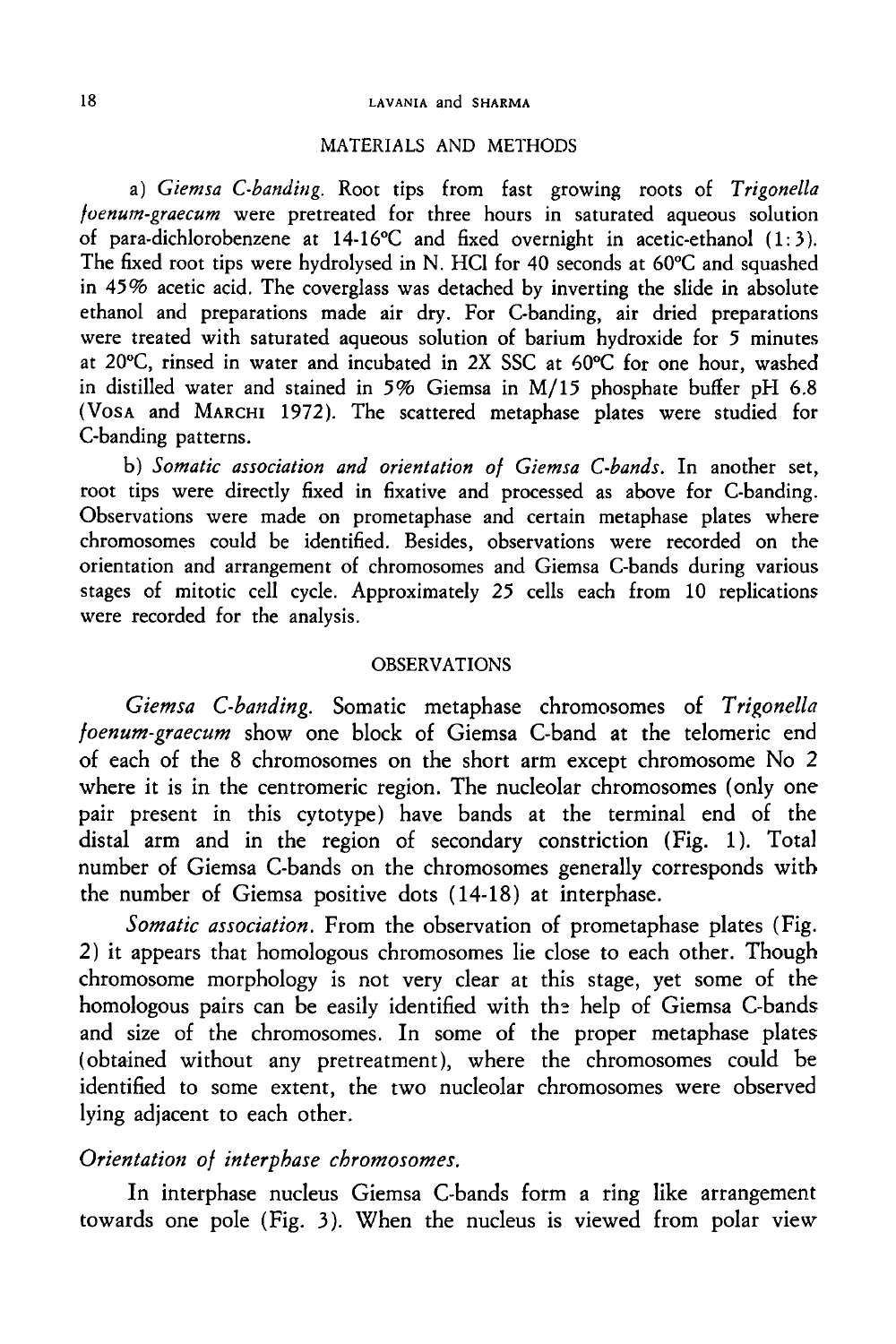

- Fig. 1. Giemsa C-banded karyotype  $(n=8)$ .
- $Fig. 2. C-banded prometaphase.$
- Fig. 3 Interphase cell showing heterochromatic ring on one pole.
- Fig. 4. Interphase cell in polar view after nuclear rotation. Heterochromatic ring and a few Giemsa positive dots in the central gap of the ring are clearly visible.
- Fig.  $5.$  Prophase with C-bands.
- Fig. 6. Metaphase chromosomes (C-banded) arranged at equatorial plate.
- Fig. 7. Anaphase with C-bands. Note, vessel like arrangement of chromatids at two poles.
- On the poleward side heterochromatic ring is clearly visible.
- Fig. 8. Telophase with C-bands.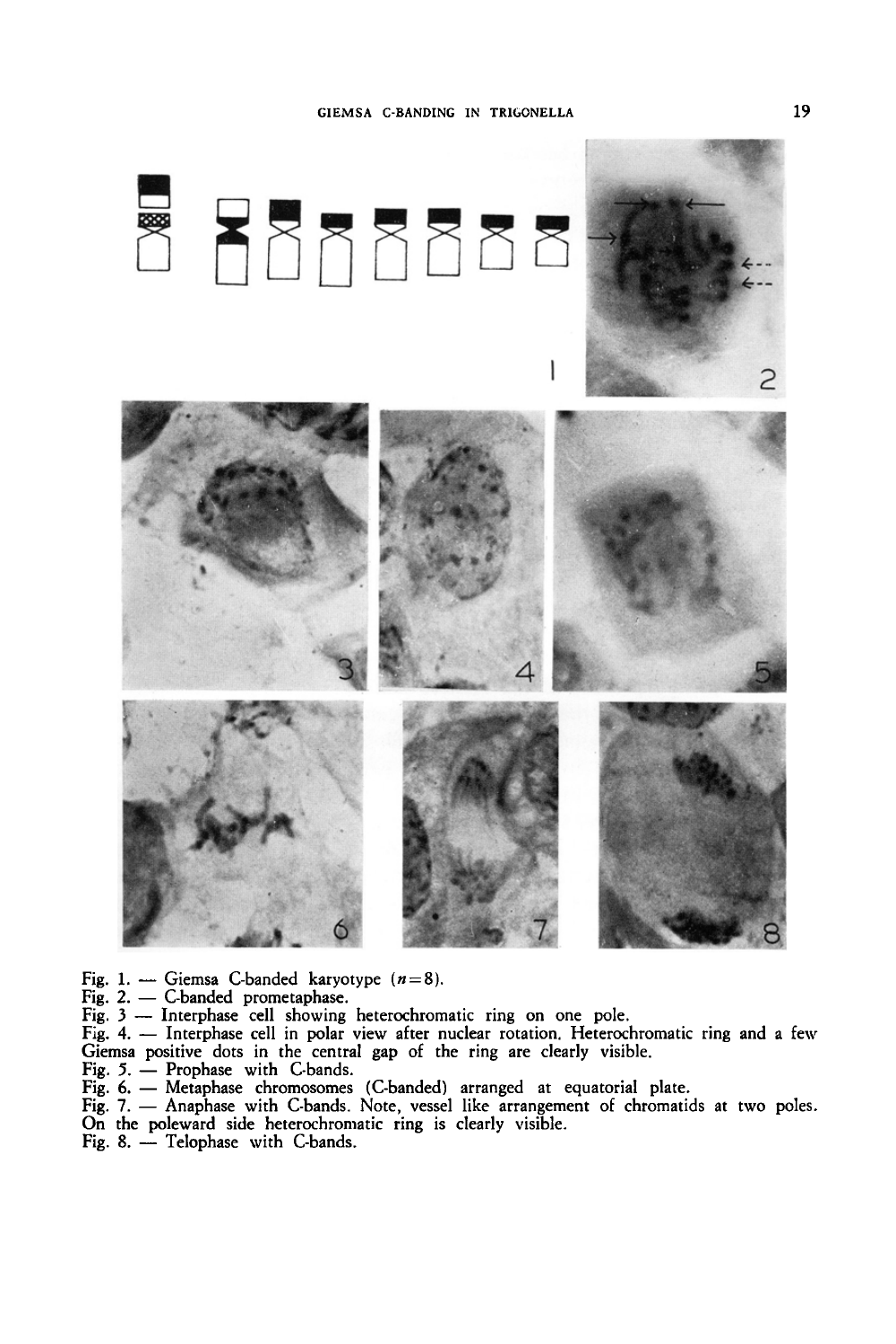the heterochromatic ring becomes clearly visible. A few Giemsa positive dots are present in the central gap (Fig. 4) representing possibly nucleolar segments.

When the interphase cells enter into prophase, chromosome arms become apparent (Fig. 5). Towards metaphase the chromosomes get arranged at the equatorial plate. Giemsa C-band regions of the chromosomes lie on the equatorial plate, perhaps because of the close proximity to centromeres (Fig. 6). (In general the chromosomes are acrocentric and the Giemsa bands are present on short arms). At anaphase, the sister chromatids of the chromosomes separate and move to the opposite poles. Here, all the chromatids during their poleward movement form a hollow vessel-like structure. A heterochromatic ring on the polar side can be clearly seen (Fig. 7). The same configuration is maintained at telophase too (Fig. 8) followed by interphase of the daughter cell (Fig. 3). Thus anaphase orientation of chromosomes is maintained till next interphase through telophase and chromosomes remain polarized during these stages.

#### DISCUSSION

*Somatic association.* As the observations reveal, the banding technique may be used in the study of the relative position of the chromosomes and their association among themselves during somatic division. The nonrandom distribution of chromosomes in somatic cells of plants has been reported by a number of authors (SADASIVAIAH *et al.* 1969 and THOMAS 1973 in oat; STACK and BROWN 1969 in *Plantago;* FEDAK and HELGASON 1970 in barley; FELDMAN and AVIVI 1973; MELLO-SAMPAYO 1973 in wheat; SINGH *et al.* 1976 in rye; FERRER and LACADENA 1977 in *Crepis* spp.). Various authors have applied various ways to find out the arrangement and relative positions of chromosomes in the cell nucleus. With the aid of heterochromatic knobs, MAGUIRE (1967) observed homologous association of somatic and premeiotic interphase chromosomes in maize. Non random arrangement of chromosomes was also deduced by RAO and NATARAJAN ( 1967) from a preferential formation of chromatid aberrations between homologous chromosomes after irradiation or chemical treatment in *Vicia faba.* From the cytological studies on telophase and early prophase in root tip cells of several plant species WAGENAAR ( 1969) concluded that chromosomes are attached end to end and form chain like interphase associations. In these interphase associations the chromosomes may be arranged in a specific order and homologous chromosomes are presumably located adjacent to each other. Somatic association of homologous rye chromosomes was determined in the wheat-rye addition lines (SINGH *et al.* 1976) by observing the Giemsa stained chromocenters in interphase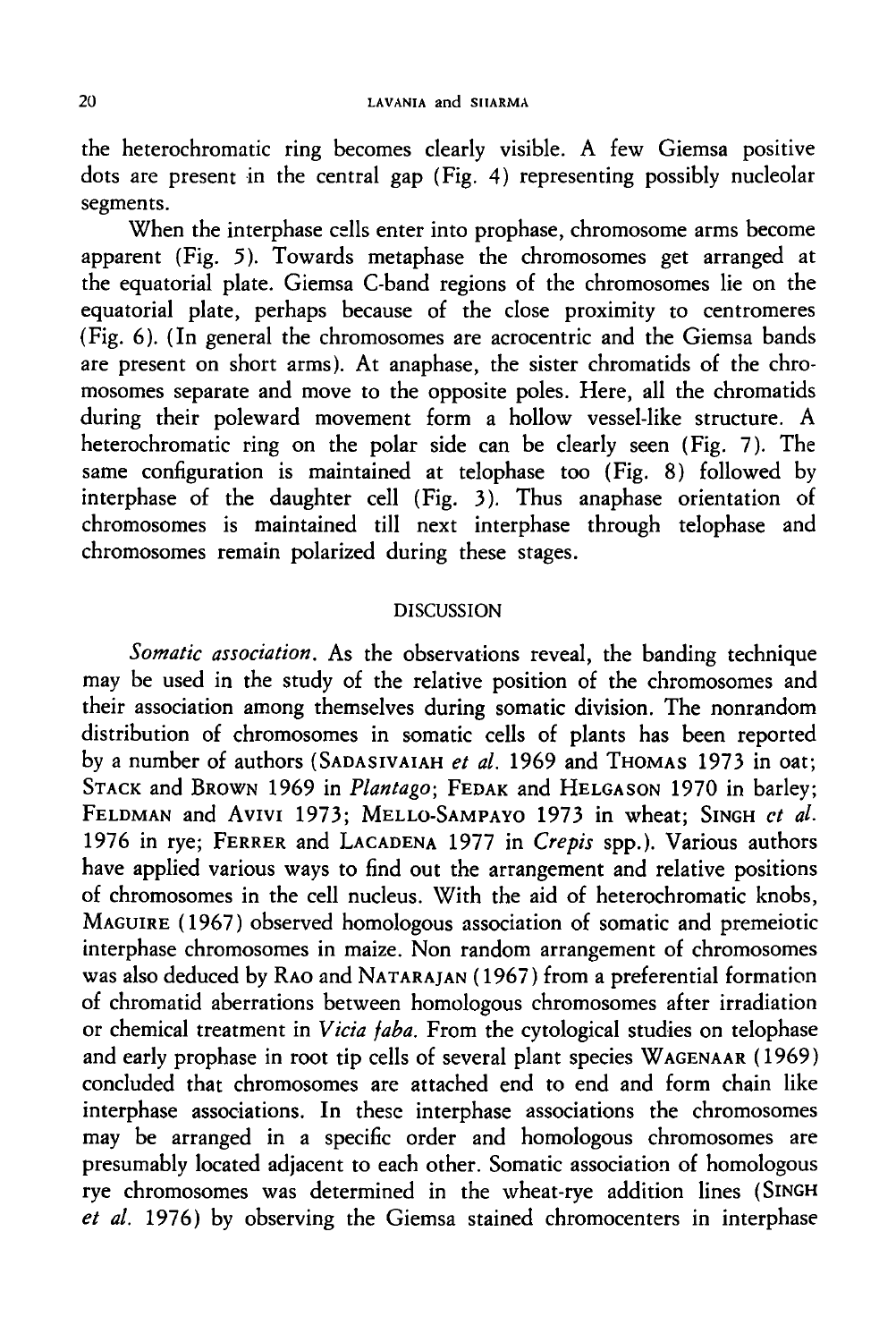nuclei. FERRER and LACADENA (1977) analysed the chromosome arrangement in radial metaphases from root tips in *Crepis* spp. and occurrence of somatic association of homologous chromosomes was clearly demonstrated. LACADENA and PUERTAS (1969); FERRER and LACADENA (1977) suggested that the functional genetic identity of homologous chromosomes has its cytological expression. The adjacent location of homologous chromosomes in the interphase association would facilitate rapid and regular synapsis (WAGENAAR 1969 ). The present observations too indicate somatic association of homologous chromosomes in *Trigonella foenum-graecum,* which can be detected through Giemsa banding technique. The non-random arrangement of chromosomes throughout the division cycle is also indicated.

### *Orientation of chromosomes at interphase and other stages during mitotic movements.*

The constitutive heterochromatin is present in the telomeric regions on the short arm of the chromosomes and a heterochromatic ring is clearly visible. This ring like configuration of C-band regions during the division stages is possibly the reflection of centromeric ring because of the close proximity of these heterochromatic blocks to the centromere. The ring like configuration of heterochromatic regions during anaphase movements is maintained in the interphase nucleus through telophase. When this interphase nucleus (Fig. 3) is viewed from polar view (Fig. 4) possibly after nuclear rotation (STACK and CLARK 1974) the chromocenters become clearly visible forming a ring. In the central gap of the ring a few heterochromatic masses could also be seen representing C-bands of chromosomes with nucleolar organizing regions. That the nucleolar interstitial C-bands remain in the nucleoplasm has been reported by GHOSH and RoY ( 1977) in *Allium cepa*  from their observations of C-bands and electron micrographs of interphase nucleus. lnterphase chromosomes may possibly remain attached to the nuclear membrane through heterochromatic regions. The position occupied by prometaphase chromosomes (Fig. 2) in fact represents the interphase position as suggested by FELDMAN and AVIVI (1973). Here all the heterochromatic regions on the chromosomes are oriented towards periphery.

The position of heterochromatic C-bands in interphase (Fig. 3) clearly indicates that chromosomes remain polarized ,in the nucleus and this polarization is a relic of anaphase-telophase chromosome orientation from the preceding division. The mechanisms involved in maintaining this chromosome orientation are not fully known. One possibility is that heterochromatic regions rich in repetitive DNA sequences may serve as points of attachment to the nuclear membrane (VANDERLYN 1949) which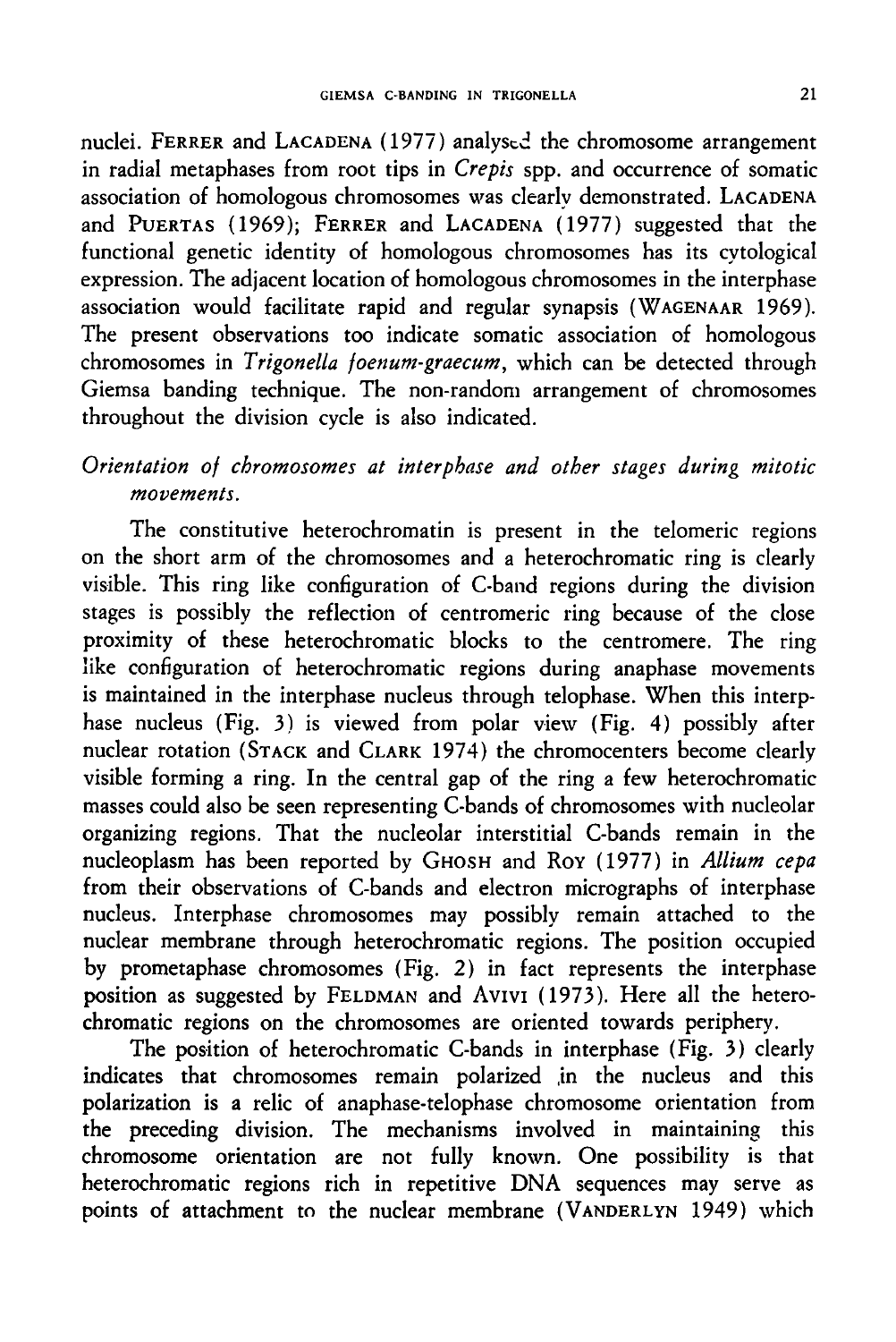may well provide a mechanism for holding chromosomes in place within the nucleus (FUSSEL 1975). The evidence that telophase orientation of chromosomes is maintained in a wide variety of plant species has been reported by various workers (VANDERLYN 1948; STACK and CLARK 1974; FussEL 1975; CHURCH and MoENs 1976; GHOSH and Roy 1977 and RoY and GHOSH 1977). Interpretations of the effects of radiation on chromosome breakage have also led to the suggestion that chromosomes are polarized within the cell (KITANI 1963; Fox 1966 and *]ANCY* 1975).

*Acknowledgement.* - Financial assistance received from University Grants Commission, New Delhi, in the form of teacher fellowship to one of us (UCL) is gratefully acknowledged.

#### **REFERENCES**

- ARDITO G., 1976. *Satellite association: A contribution to the theory of non-random distribution of chromosomes in metaphase.* The Nucleus, 19: 79-82.
- CHURCH K. and MoENS P. B., 1976. *Centromere behaviour during interphase and meiotic prophase in Allium fistulosum from 3-D, EM reconstruction.* Chromosoma, 56: 349-263.
- COMINGS D. E., 1968. *The rationale for an ordered arrangement of chromatin in the interphase nucleus.* Am. J. Hum. Genet., 20: 440-460.
- COMINGS D. E. and OKADA T. A., 1970. *Whole mount electron microscopy of meiotic chromosomes and the synaptonemal complex.* Chromosoma, 30: 269-286.
- DuPr.aw E. J., 1965*a. The organization of nuclei and chromosomes in honey bee embryonic cells.* Proc. natl. Acad. Sci., 53: 161.
- --, 1965b. Macromolecular organization of nuclei and chromosomes: a folded fibre model *based on whole mount electron microscopy.* Nature, 206: 338-343.
- FEDAK G. and HELGASON S. B., 1970. *Somatic assoc ation of chromosomes in Barley*. Can. J. Genet. Cytol., 12: 496-500.
- FELDMAN M. and AVIVI L., 1973. *The pattern of chromosomal arrangement in nuclei of common wheat and its genetic control.* Proc. 4th Intern. Wheat Genet. Symp., Agric. Exp. Sta., Columbia, MO. pp. 675-684.
- FELDMAN N., MELLO-SAMPAYO T. and SEARS E. R., 1966. *Somatic association in Triticum aestivum.* Proc. natl. Acad. Sci., 56: 1192-1199.
- FERRER E. and LACADENA J. R., 1977. *Homologous somatic association in radial metaphases of Crepis species.* Chromosoma, 64: 25-36.
- Fox D. P., 1966. *The effects of X-rays on the chromosomes of locust embryos. II. Chromatid interchanges and the organization of the interphase nucleus.* Ibid., 20: 173-194.
- FUSSEL C. P., 1975. *The position of interphase chromosomes and late replicating DNA in centromere and telomere regions of Allium cepa (* L.). Ibid, 50: 201-210.
- GHOSH S. and ROY S. C., 1977. *Orentation of interphase chromosomes as detected by Giemsa C-bands.* Ibid., 61: 49-55.
- HEITZ E., 1932. *Die Herkunft der chromocentren. Ditter Beitrag zur Kenntnis der Beziehung ::.winschen kernstruktur und qualitativer V erschiedenheit der chromosomes in ihrer Langsrichtung.* Planta, 34: 571-636.
- HENEEN W. K. and NICHOLS W. W., 1972. *Non-random arrangement of metaphase chromosomes in cultured cells of tbe Indian deer, Muntiacus muntiac.* Cytogenetics, 11: 153-164.
- JANCY R. C., 1975. *A new source of evidence for the polarized nucleus in maize*. Canad. Gene. Cytol., 17: 245-252.
- JURICEK D. K., 1975. *Non-random chromosome distribution in radial metaphases from*